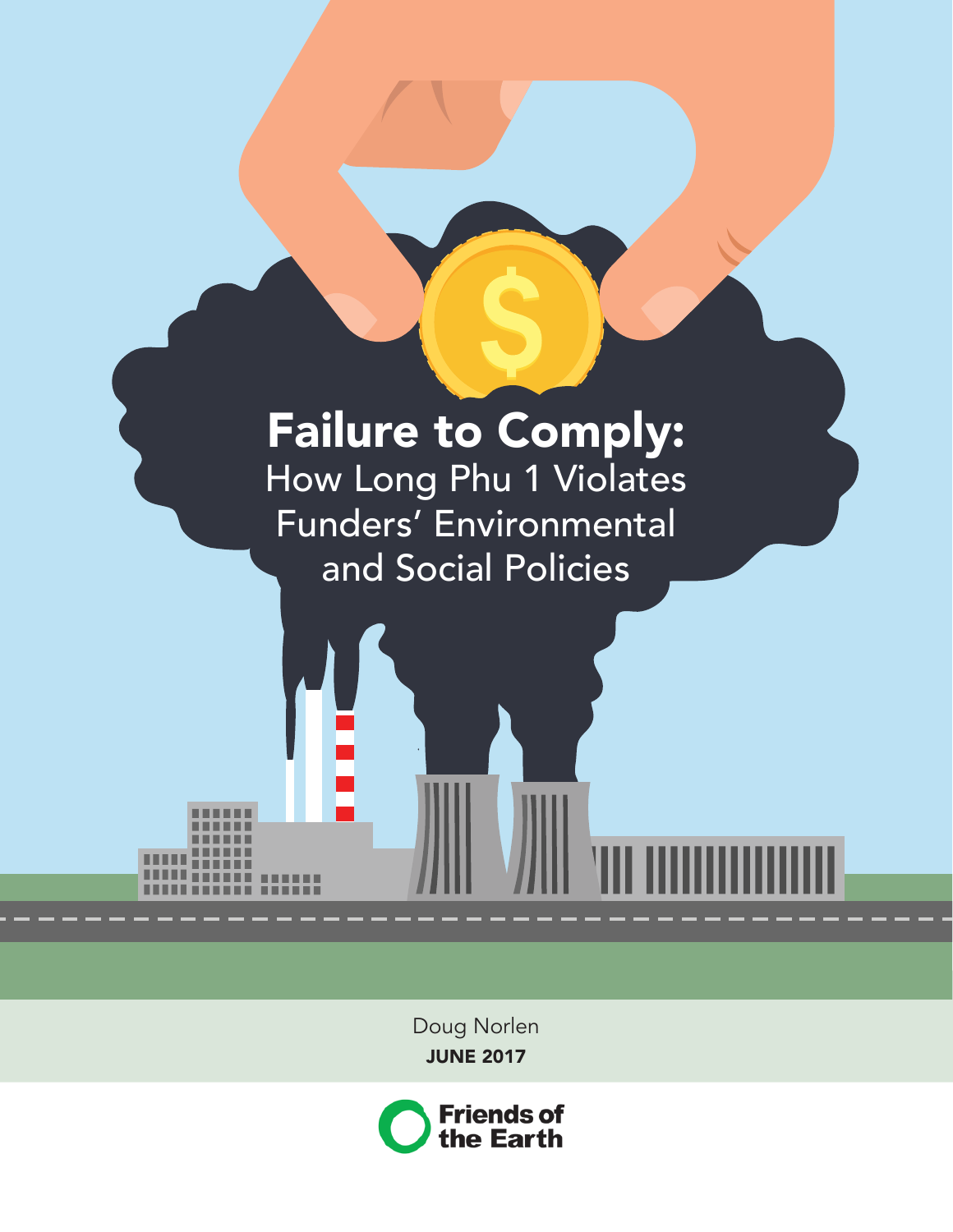# INTRODUCTION

Vietnam intends to build an additional 40 gigawatts (GW) of coal power by 2030. This push for dirty power comes despite the country's vast wind and solar alternatives identified by the World Bank and others.<sup>1</sup> According to World Bank President Jim Kim, "If Vietnam goes forward with 40GW of coal, if the entire region implements the coal-based plans right now, I think we are finished…That would spell disaster for us and our planet."2 The actualization of this dangerous trajectory rests on many factors, including whether proposed projects can secure funding. This funding, in turn, depends on whether project sponsors can demonstrate compliance with bank environmental and social policies meant to safeguard against some of the risks these dubious projects pose. An important test case is PetroVietnam's Long Phu 1 project, the first of three coal plants proposed for the Long Phu Power Center.3 This memo documents non-compliance with a number of key policies applicable to most of the public and private banks considering financing the Long Phu 1 project.<sup>4</sup>

#### *"Long Phu 1 violates a number of key policies applicable to most of the ECAs and private banks involved"*

PetroVietnam (PVN) seeks financing for Long Phu 1 from a number of foreign government export credit agencies (ECAs), including those of Italy (Sace), Germany (Euler Hermes), United States (US Ex-Im Bank), United Kingdom (UKEF), Czech Republic (Egap), Korea (Kexim), and Russia (Exiar). PVN also seeks Long Phu 1 financing from several private multinational banks including HSBC, JP Morgan, MUFG, and Cathay Bank.<sup>5</sup> Long Phu 1 violates a number of key policies applicable to most of the ECAs and private banks involved, $6$  including the:

- **•** OECD Sector Understanding on Export Credits for Coal-Fired Electricity Generation Projects (OECD Coal Sector Understanding), November 27, 2015.7
- **•** OECD Recommendation of the Council on Common Approaches for Officially Supported Export Credits and Environmental and Social Due Diligence (OECD Common Approaches), as revised in  $2016<sup>8</sup>$
- Equator Principles, as revised in 2013.9

Specifically, this memo demonstrates that Long Phu I fails and will fail to meet the requirements of the OECD coal sector understanding and other applicable standards because:

- The Long Phu 1 units cannot be reclassified from supercritical to ultra-supercritical.
- **•** The environmental and social impact documents provided by PVN do not comprise a "*fully completed technical feasibility study and environmental and social impact assessment" issued prior to 1 January 2017.*
- **•** The project sponsors will not be able to demonstrate that less-carbon intensive alternatives are not possible.
- **•** The project is incompatible with the host country's national energy policy and climate mitigation policy and strategy, which is supported by a targeted policy to expand renewables and/or to enhance energy efficiency.

3 Long Phu Power Center, Sourcewatch, [http://www.sourcewatch.org/index.php/Long\\_Phu\\_Power\\_Centre](http://www.sourcewatch.org/index.php/Long_Phu_Power_Centre).

<sup>1</sup> Pierre Audinet, World Bank Group, Exploring a Low-Carbon Development Path for Vietnam (2016), [http://documents.worldbank.org/curated/](http://documents.worldbank.org/curated/en/773061467995893930/pdf/102363-PUB-VN-Low-cost-carbon-date-Jan-20-2016-9781464807190-Box-394380B-PUBLIC.pdf) [en/773061467995893930/pdf/102363-PUB-VN-Low-cost-carbon-date-Jan-20-2016-9781464807190-Box-394380B-PUBLIC.pdf.](http://documents.worldbank.org/curated/en/773061467995893930/pdf/102363-PUB-VN-Low-cost-carbon-date-Jan-20-2016-9781464807190-Box-394380B-PUBLIC.pdf)

<sup>2</sup> David Brown, Vietnam Makes Big Push for Coal While Pledging to Curb Emissions, May 30, 2017, Mongabay, available at [http://www.eco-business.com/news/](http://www.eco-business.com/news/vietnam-makes-a-big-push-for-coal-while-pledging-to-curb-emissions/) [vietnam-makes-a-big-push-for-coal-while-pledging-to-curb-emissions/](http://www.eco-business.com/news/vietnam-makes-a-big-push-for-coal-while-pledging-to-curb-emissions/).

<sup>4</sup> Id.

<sup>5</sup> Market Forces, Long Phu 1 research, available at <https://www.marketforces.org.au/research/vietnam/long-phu-1/>. See also Funders Appointed to Long Phu 1, PFI Issue 584, Sept. 7, 2016, Project Finance International. HSBC, JP Morgan, MUFG, and Cathay Bank are reported to be the mandated lead arrangers, with HSBC acting as Global Coordinator. Gazprombank is advising Russian EPC contractor OJSC Power Machines.

<sup>6</sup> ECAs reportedly considering financing of Long Phu 1, with the exception of Russia's Exiar, are from OECD countries that have agreed to the OECD Coal Sector Understanding and the OECD Common Approaches. They are referred to in this memo as Participant ECAs.

<sup>7</sup> Sector Understanding on Export Credits for Coal-Fired Electricity Generation Projects, Nov. 27, 2015, Participants to the Arrangement on Officially Supported Export Credits, negotiated at the Organization for Economic Cooperation and Development, [http://www.oecd.org/officialdocuments/publicdisplaydocumentpd](http://www.oecd.org/officialdocuments/publicdisplaydocumentpdf/?cote=TAD/PG(2015)9/FINAL&docLanguage=En)[f/?cote=TAD/PG\(2015\)9/FINAL&docLanguage=En.](http://www.oecd.org/officialdocuments/publicdisplaydocumentpdf/?cote=TAD/PG(2015)9/FINAL&docLanguage=En)

<sup>8</sup> OECD Common Approaches, updated Apr. 7, 2016, Trade and Agriculture Directorate, Organization for Economic Cooperation and Development, [http://www.](http://www.oecd.org/officialdocuments/publicdisplaydocumentpdf/?cote=TAD/ECG%282016%293&doclanguage=en) [oecd.org/officialdocuments/publicdisplaydocumentpdf/?cote=TAD/ECG%282016%293&doclanguage=en](http://www.oecd.org/officialdocuments/publicdisplaydocumentpdf/?cote=TAD/ECG%282016%293&doclanguage=en).

<sup>9</sup> See Equator Principles, [http://equator-principles.com/.](http://equator-principles.com/)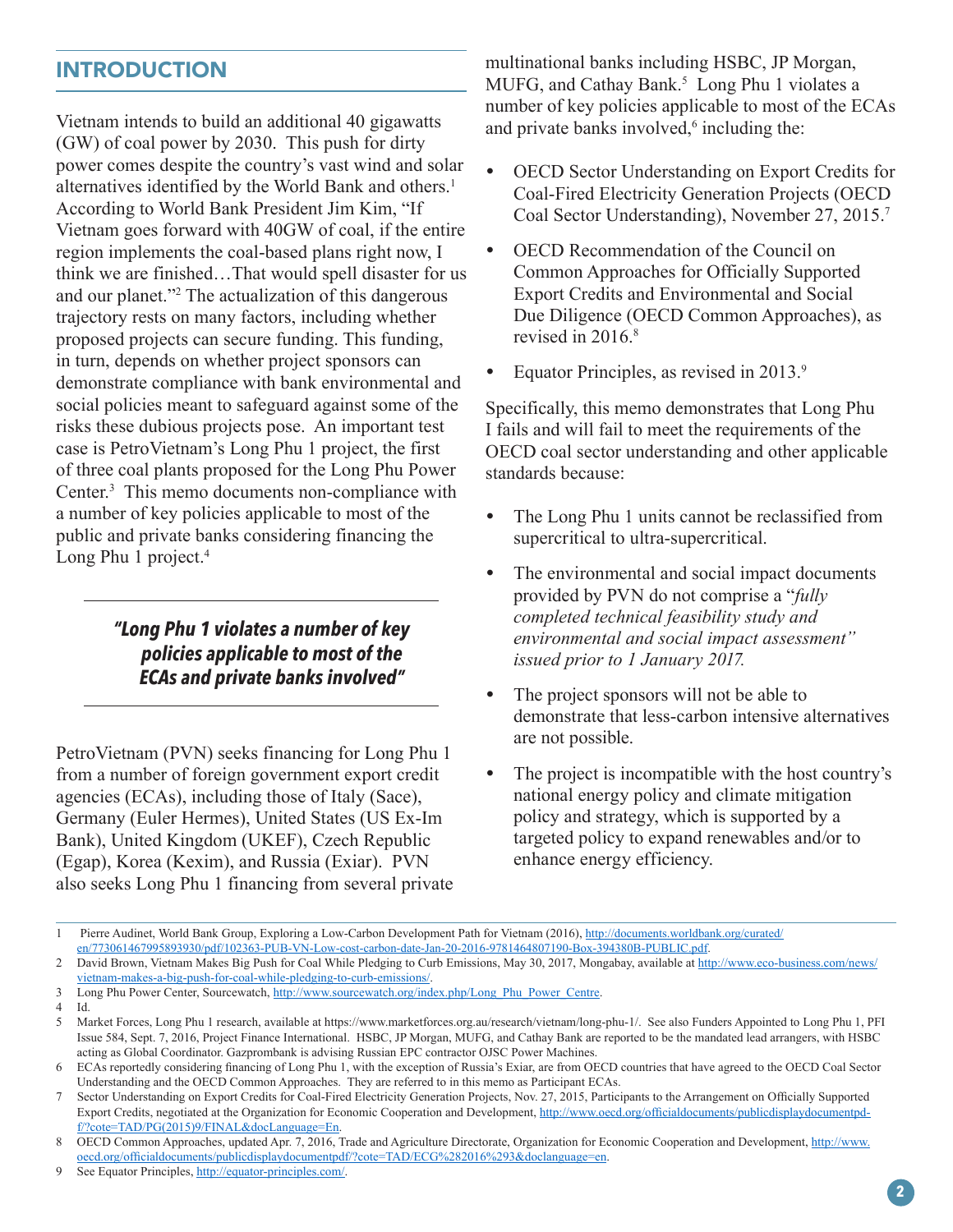- **•** Vast non-compliance with applicable international environmental and social policies, including those defined as "high risk" and "legal non-compliance."
- **•** Non-compliance with applicable private bank policies of the Equator Principles.

In light of these stark violations of key applicable funder policies, these public and private financiers cannot support Long Phu 1 without inflicting substantial damage to their institutional credibility and to international agreements and industry standards with which they are required to comply.

# **DISCUSSION**

#### **1 Violations of the OECD Coal Sector Understanding and OECD Common Approaches**

The OECD Coal Sector Understanding contains a number of prohibitions, exceptions and procedural requirements. Here we focus on four key provisions:

- 1.1 A prohibition rendering supercritical coal plan units over 500 megawatt (MW) ineligible for financing.
- 1.2 An exemption for projects for which a proposal was issued prior to 1 January 2017 based on a "fully completed" environmental and social impact assessment.
- 1.3 An evaluation that demonstrates that a less carbon intensive alternative is not available.
- 1.4 Project compatibility with the host country's national energy policy and climate mitigation policy and strategy, which is supported by a targeted policy to expand renewables and/or to enhance energy efficiency.

#### **1.1 Prohibition rendering supercritical coal plant units over 500 MW ineligible for financing**

Friends of the Earth U.S. has retained Bruce C. Buckheit, former Director of EPA's Air Enforcement Division and an expert in coal plant environmental impacts, to conduct a detailed analysis of the available documents to determine whether Long Phu 1 would be eligible for financing under the OECD Coal Sector Understanding (analysis attached).<sup>10</sup>

> *"The Supplementary Environmental Assessment's assertion that the expected carbon intensity of the project soars to the level of ultra-supercritical is unfounded"*

As background, the proposed 1,200 MW Long Phu 1 project consists of two 600 MW units. The OECD Coal Sector Understanding states that supercritical coal plant units larger than 500 MW are categorically ineligible for financing, while ultra-supercritical units larger than 500 MW are eligible (assuming other policy provisions are met). Thus, a determination of whether the Long Phu 1 units are supercritical or ultrasupercritical is one key determining factor of whether most ECAs can finance the project.<sup>11</sup>

Mr. Buckheit's analysis documents that the Supplementary Environmental Assessment's assertion that the expected carbon intensity of the project soars to the level of ultra-supercritical is unfounded. These assertions contradict the manufacturer's (GE) identification of the turbine technology as supercritical. The purported four percent efficiency gain is highly unrealistic; no credible technical data has been provided to support these assertions, and no evidence has been provided that such an increase has previously been achieved anywhere. The assertions of ultra-supercritical performance are based in part on supposedly forthcoming yet unidentified efficiency improvements. Even if theoretical improvement existed, they would be considered too late to be realistically implemented and likely only "considered" after financing decisions for the project have been made.

### **1.2 Exception for Fully Completed ESIA**

The OECD Coal Sector Understanding has an exception to the application of its terms and conditions for those projects for which a request for proposals was issued prior to January 1, 2017, on the basis of a *"fully completed technical feasibility study and environmental and social impact assessment."* The

10 US Ex-Im Bank have not fulfilled requests by Friends of the Earth U.S. for the Fichtner Greenhouse Gas Emissions Study. 11 *See supra note 8.*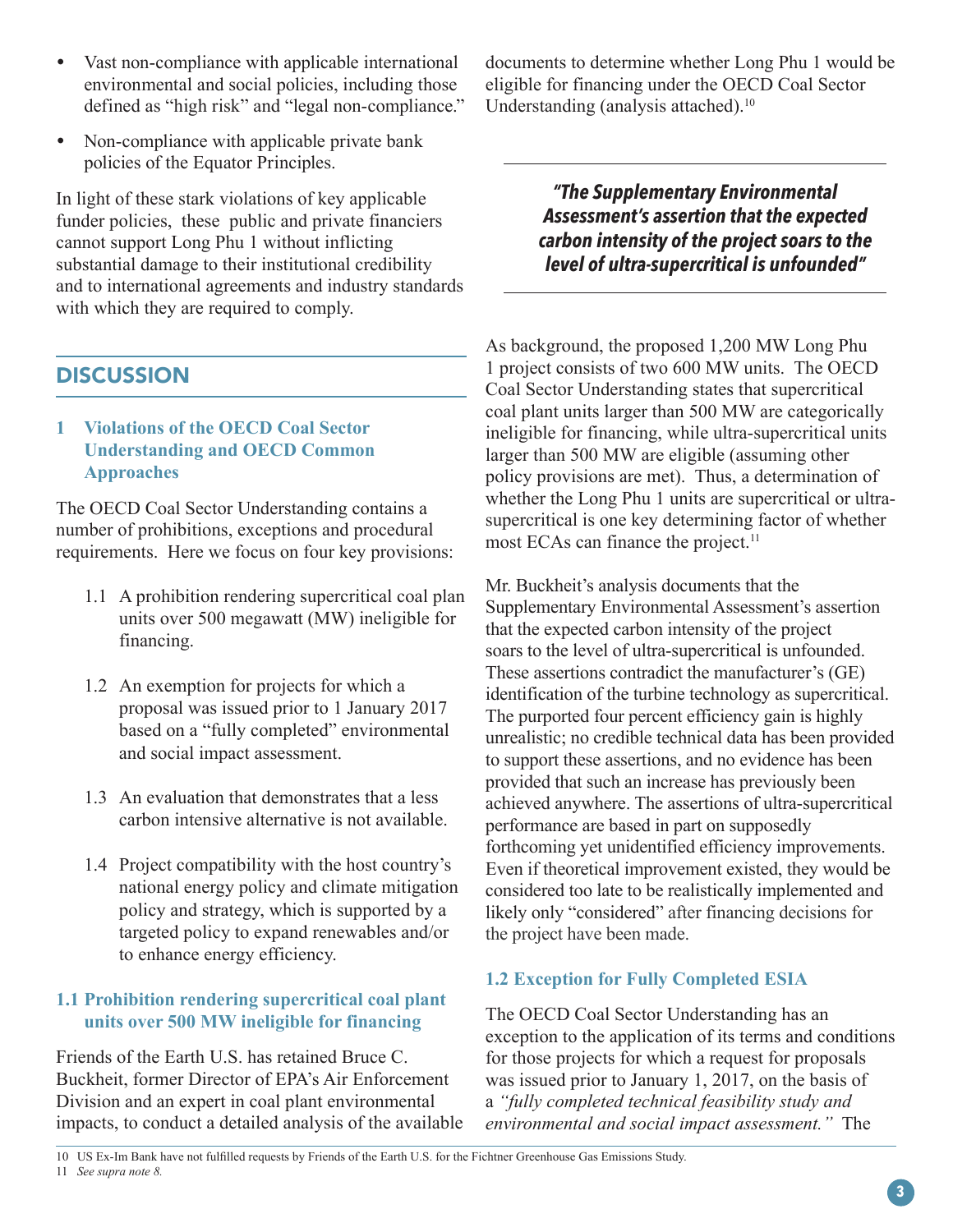OECD Coal Sector Understanding includes the "*fully completed"* clause to prevent project sponsors from rushing forward in haste with incomplete environmental analysis in an attempt to beat the letter and the intent of the January 1, 2017 deadline. Information disclosed by the U.S. Export-Import Bank to Friends of the Earth U.S. demonstrates that PVN has not yet provided prospective ECA financiers with *a fully completed environmental and social impact assessment*, much less one by the January 1, 2017 deadline.12 The U.S. Ex-Im Bank disclosed a *Preliminary Feasibility Study*13 dated March 10, 2011, and a *Supplemental Environmental Analysis* (with Annexes)<sup>14</sup> dated Dec. 9, 2016; both completed prior to the January 1, 2017 exemption deadline. However, as demonstrated below, neither of these documents, taken separately or together, comprise the required fully completed environmental and social assessment.

> *"PVN has not yet provided prospective ECA financiers with a fully completed environmental and social impact assessment, much less one by the January 1, 2017 deadline"*

The *Supplementary Environmental Analysis* states that one of its basic "objectives" is to "develop a Scoping report for conducting an Environmental. Social and Health Impact Assessment (ESHIA) and Environmental and Social Management Plan (ESMP), and regular reporting regime for implementation of the ESAP." In other words, one of main purposes of the *Supplementary Environmental Analysis*  was to conduct a scoping exercise to determine what is necessary in order to eventually conduct a fully completed environmental and social impact assessment*.* Given that the publication date of the *Supplementary Environmental Analysis* is December 9, 2016, there is no way any eventual "*fully completed environmental and social impact assessment"* could have been conducted before the January 1, 2017 exemption deadline (essentially three weeks). Hence, PVN cannot credibly argue that conditions necessary to meet the exemption have been fulfilled.

Also, to conduct this scoping exercise the *Supplemental Environmental Analysis* reviews gaps between two local EIAs that were developed to Vietnamese standards and ESIAs that meets OECD Common Approaches standards. In contrast to Vietnamese standards, the OECD Common Approaches incorporate International Finance Corporation (IFC) Performance Standards (PS) and Environmental Health and Safety Guidelines (EHS). These require project environmental and social impact assessments to contain a set of minimal elements *inter alia:*

- **•** Provision of baseline information.
- **•** Examination of alternatives (in this case including renewable energy).
- **•** Identification of cumulative and associated risks and impacts (in this case including the Long Phu Power Center's two additional coal power plants and coal port, as well as impact of coal extraction and transport from Australia or Indonesia).

#### Yet, the *Supplemental Environmental Analysis* states:

The two EIAs do not sufficiently cover the following key risks and impacts as required by IFC PSs and EHS guidelines:...

• Gaps of baseline and/or impact assessment (including cumulative impacts) as identified in *Gaps 3.5,3.6 (air quality), 3.9 (wastewater), 3.14 (noise), 3.18 (dredging waste), 5.1 (socioeconomic conditions of displaced people), 6.1 and 6.3 (biodiversity)*.

Moreover, the *Supplemental Environmental Analysis* documents the two Vietnamese EIAs' vast noncompliance with the IFC PS and EHS, characterizing these breaches as "high risk," "medium risk," and "low risk," including those of "legal non-compliance." "High risk" and "legal non-compliance" breaches will result in significant cost and project delay, related to:

- **•** Emergency preparedness and response
- Monitoring and review of environmental impacts
- **•** Labor and working conditions
- **•** Pollution prevention

<sup>12</sup> The U.S. Ex-Im Bank is required to make such project environmental and social impact assessment documents publicly available.

<sup>13</sup> Long Phu 1 Thermal Power Plant Feasibility Study, PDF creation date Mar. 10, 2011, provided by U.S. Ex-Im Bank to Friends of the Earth US.

<sup>14</sup> Environmental and Social Due Diligence – Long Phu 1 Thermal Power Plant, Dec. 9, 2016, provided by U.S. Ex-Im Bank to Friends of the Earth U.S.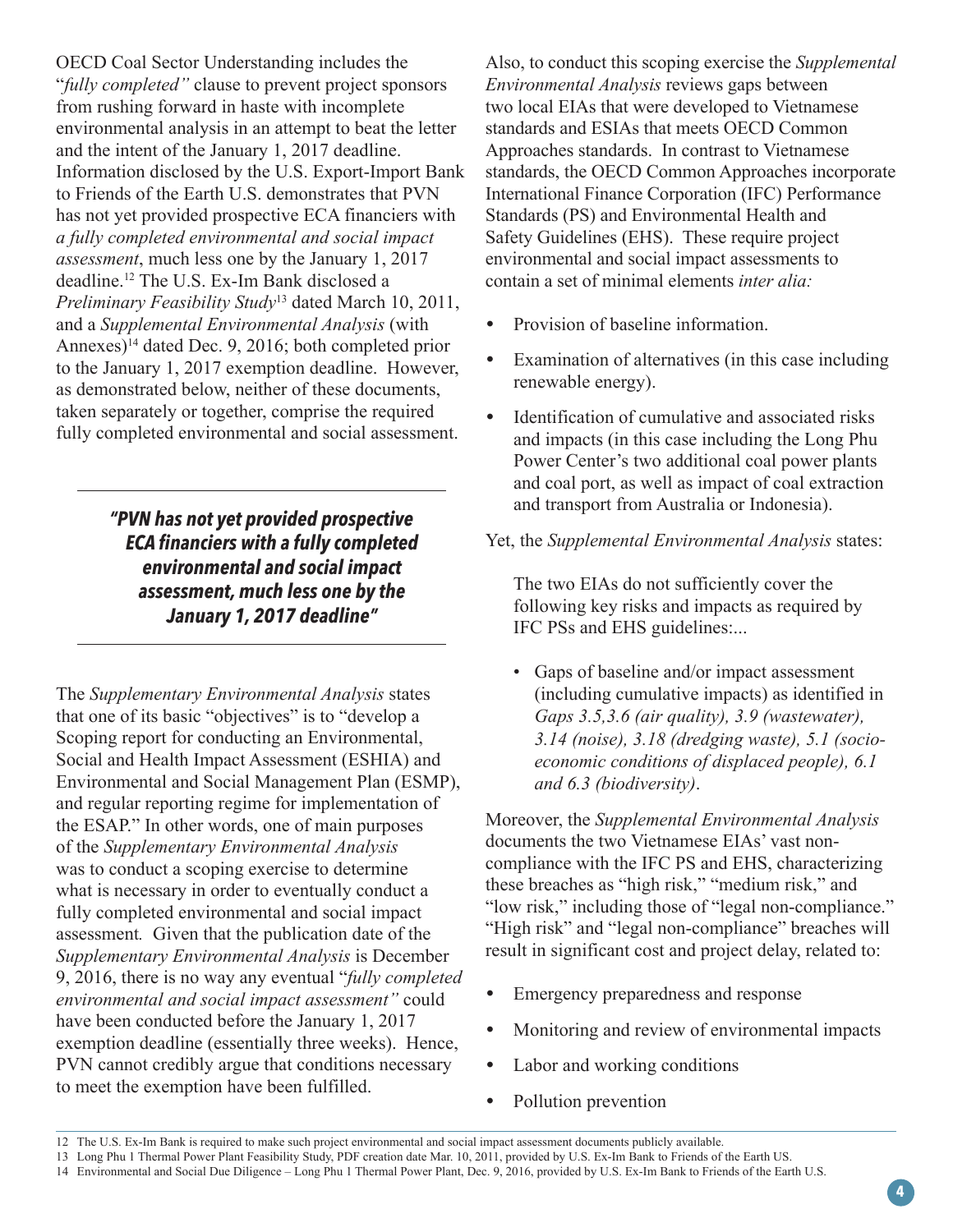- **•** Waste management
- **•** Community health, safety and security
- **•** Involuntary resettlement
- **•** Biodiversity conservation and sustainable management of living natural resources

The *Supplemental Environmental Analysis* recommends a vast number of plans and procedures to potentially remedy these compliance gaps, few if any of which could have been completed and analyzed for compliance between the December 9, 2016 publication date and the January 1, 2017 exemption deadline. As a result, the *Supplemental Environmental Analysis*  is not a "fully complete" environmental and social assessment.

#### **1.3 Proof that a less polluting alternative is unavailable**

The OECD Coal Sector understanding contains a requirement that "an evaluation of less carbonintensive energy alternatives has been carried out and such alternatives are demonstrated as not viable." Far from finding alternatives not viable, a World Bank options analysis of the energy sector explicitly *recommends* the displacement of new coal-fired generation with alternatives such as wind and solar.15

## **1.4 Compatibility with the host country's national energy and climate policies**

The OECD Coal Sector Understanding requires that Participant ECAs considering financing for eligible projects must provide other Participant ECAs with a "demonstration that the project is compatible with the host country's national energy policy and climate mitigation policy and strategy, which is supported by a targeted policy to expand renewables and/or to enhance energy efficiency." It would be hard for PVN to demonstrate this in the face of World Bank President Jim Kim's concerns about the probable "disaster" that will occur if Vietnam's proposed coal plant buildout proceeds. Moreover, Long Phu I and the plans for two other coal projects are incompatible with Vietnam's national climate mitigation and energy policies. Vietnam's national climate and energy policy,

known as the Green Grown Strategy, established the pathway for Vietnam to reduce its emissions by 845 million tons of CO2 emission by 2030 by increasing the use of renewable energy and improving energy efficiency.<sup>16</sup>

# **2 Equator Principles Violations**

The *Supplemental Environmental Analysis* also reviews Vietnamese EIAs and associated activities for compliance with the Equator Principles,<sup>16</sup> which 90 Equator Principles Financial Institutions have adopted, including HSBC, JP Morgan, MUFG, and Cathay Bank, which are private banks considering financing for Long Phu 1.17 Similar to the violations of OECD policies, the *Supplemental Environmental Analysis*  found vast gaps in compliance with the Equator Principles. The *Supplemental Environmental Analysis*  presents tables summarizing the future actions that may result in eventual compliance with the Equator Principles applicable standards. The timeframe for potential completion of most of these actions is in 2017 or sometime prior to project commissioning, long after the January 1, 2017 exemption deadline for a "fully completed" environmental and social impact assessment.

# **CONCLUSION**

The Long Phu 1 coal plant in Vietnam violates environmental and social policies with which most ECAs and private banks considering the project must comply. This includes, in particular, a precedentsetting OECD agreement to restrict ECA financing for coal plants -- one of the most important public finance institution climate change policy advancements. In light of these violations, financing of Long Phu 1 will undermine international credibility of the ECAs involved, potentially encouraging other ECAs to violate these policies as well, undermining this precedent-setting agreement. In light of Equator Principles violations, financing will undermine international credibility of private banks involved and undercut the progress of peer Equator Principles Financial Institutions worldwide.

<sup>15</sup> Pierre Audinet, World Bank Group, Exploring a Low-Carbon Development Path for Vietnam (2016), [http://documents.worldbank.org/curated/](http://documents.worldbank.org/curated/en/773061467995893930/pdf/102363-PUB-VN-Low-cost-carbon-date-Jan-20-2016-9781464807190-Box-394380B-PUBLIC.pdf) [en/773061467995893930/pdf/102363-PUB-VN-Low-cost-carbon-date-Jan-20-2016-9781464807190-Box-394380B-PUBLIC.pdf](http://documents.worldbank.org/curated/en/773061467995893930/pdf/102363-PUB-VN-Low-cost-carbon-date-Jan-20-2016-9781464807190-Box-394380B-PUBLIC.pdf); Jan. 18, 2017 letter to U.S. Ex-Im Bank President Fred Hochberg from eighteen civil society organizations.

<sup>16</sup> *See supra note 9.*

<sup>17</sup> *See supra note 5.*